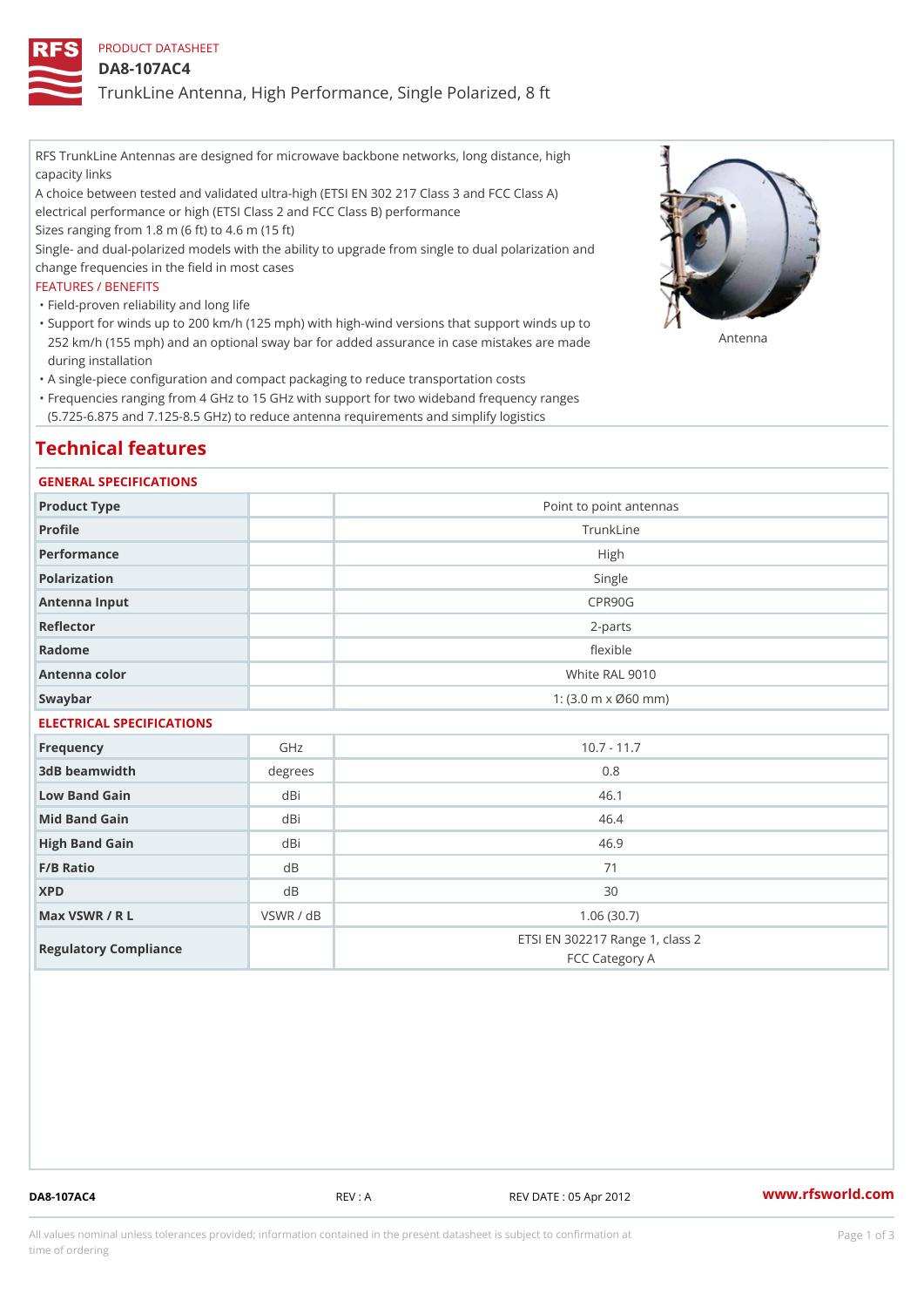# PRODUCT DATASHEET

## DA8-107AC4

TrunkLine Antenna, High Performance, Single Polarized, 8 ft

| MECHANICAL SPECIFICATIONS                                             |              |                                                                          |  |  |  |  |
|-----------------------------------------------------------------------|--------------|--------------------------------------------------------------------------|--|--|--|--|
| Diameter                                                              | ft $(m)$     | 8(2.4)                                                                   |  |  |  |  |
| Elevation Adjustment                                                  | degrees      | ± 5                                                                      |  |  |  |  |
| Azimuth Adjustment                                                    | degrees      | ± 5                                                                      |  |  |  |  |
| Polarization Adjustment                                               | degrees      | ± 5                                                                      |  |  |  |  |
| Mounting Pipe Diameter<br>minimum                                     | $mm$ (in)    | 114(4.5)                                                                 |  |  |  |  |
| Mounting Pipe Diameter<br>maximum                                     | $mm$ (in)    | 114(4.5)                                                                 |  |  |  |  |
| Approximate Weight                                                    | kg (lb)      | 180 (396)                                                                |  |  |  |  |
| Survival Windspeed                                                    | $km/h$ (mph) | 200 (125)                                                                |  |  |  |  |
| Operational Windspeed                                                 | $km/h$ (mph) | 190(118)                                                                 |  |  |  |  |
| <b>STRUCTURE</b>                                                      |              |                                                                          |  |  |  |  |
| Radome Material                                                       |              | PVC coated fabric                                                        |  |  |  |  |
| FURTHER ACCESSORIES                                                   |              |                                                                          |  |  |  |  |
| optional Swaybar                                                      |              | 1: SMA-SK-60-3000A (3.0 m x Ø60 mm)                                      |  |  |  |  |
| Further Accessories                                                   |              | SMA-WK-8 : Wind Kit<br>SMA-SKO-UNIVERSAL-L : Universal sway bar fixation |  |  |  |  |
| MOUNTOUTLINE                                                          |              |                                                                          |  |  |  |  |
| m <sub>m</sub><br>$Dimension_A$<br>(in)                               |              | 2616 (103.4)                                                             |  |  |  |  |
| m m<br>$Dimension_B$<br>(in)                                          |              | 1450(57.1)                                                               |  |  |  |  |
| m m<br>$Dimension_C$<br>(in                                           |              | 460(18.1)                                                                |  |  |  |  |
| $Dim_D -$<br>m m<br>$114$ m m (4.5 _ ir ) $\sqrt{$ im $\cdot$ $\cdot$ |              | 190(7.5)                                                                 |  |  |  |  |

Dimension\_E

Dimension\_F

mm (in)

m<sub>m</sub> (in)

310 (12.3)

1120 (44.1)

DA8-107AC4 REV : A REV DATE : 05 Apr 2012 [www.](https://www.rfsworld.com)rfsworld.com